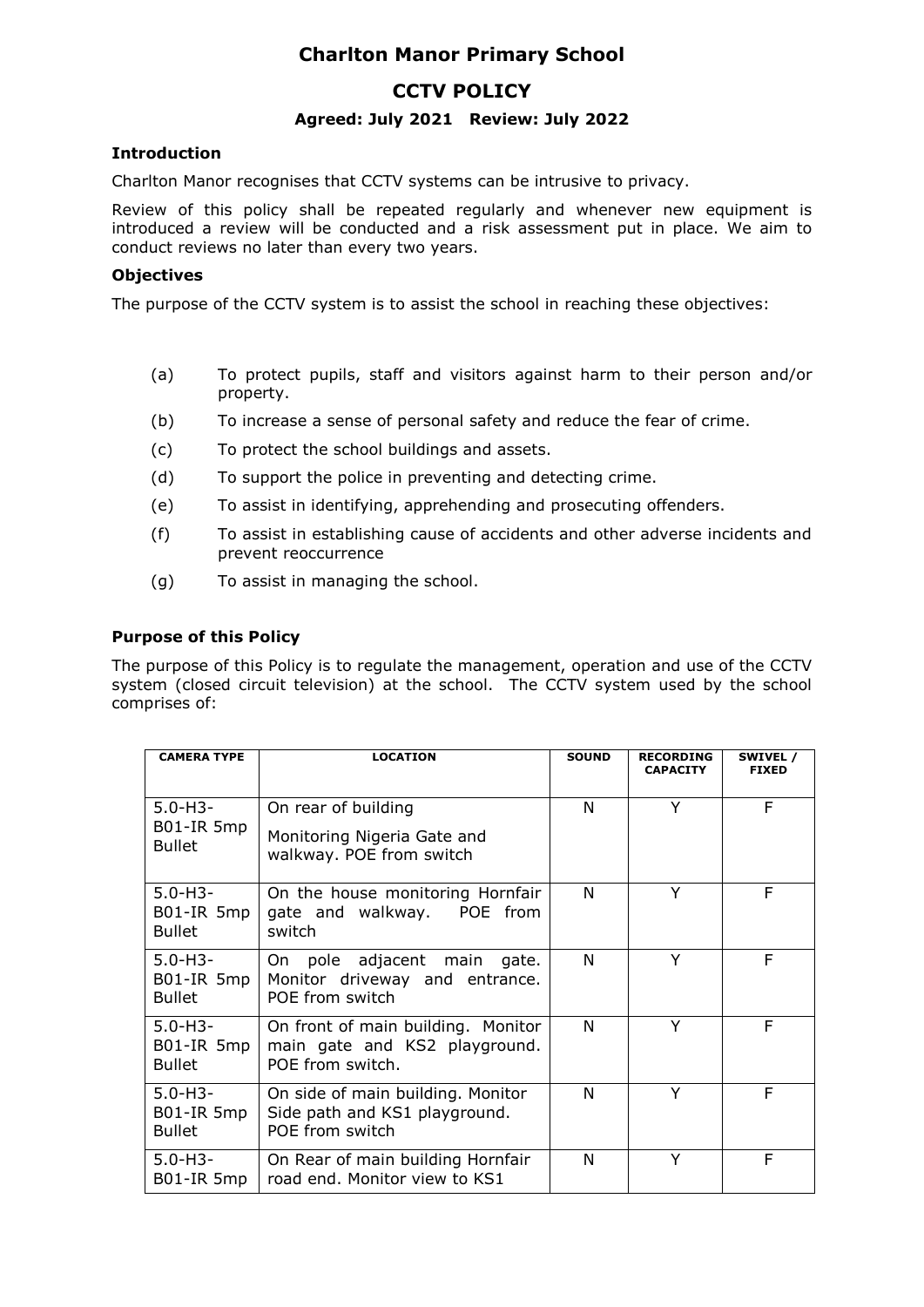| <b>Bullet</b>                                   | Playground. POE from switch                                                                                                        |   |   |   |
|-------------------------------------------------|------------------------------------------------------------------------------------------------------------------------------------|---|---|---|
| $5.0 - H3 -$<br>B01-IR 5mp<br><b>Bullet</b>     | front<br>of<br>main<br>building<br>On.<br>monitoring ks2 playground. POE<br>from switch                                            | N | Y | F |
| $5.0 - H3 -$<br>B01-IR 5mp<br><b>Bullet</b>     | restaurant monitoring<br>KS <sub>2</sub><br>ON.<br>playground. POE from switch                                                     | N | Y | F |
| $5.0 - H3 -$<br>B01-IR 5mp<br><b>Bullet</b>     | building<br>back<br>monitoring<br>On<br>POE from<br>nursery playground.<br>Switch                                                  | N | Y | F |
| $5.0 - H3 -$<br>B01-IR 5mp<br><b>Bullet</b>     | On rea of restaurant monitoring<br>the garden.                                                                                     | N | Y | F |
| $2.0w-H3-$<br>B01-IR 2mp<br>bullet<br>camera    | On pole at the gate monitoring the<br>entrance.                                                                                    | N | Y | F |
| 2.0-H3-D1<br>2MP indoor<br>dome<br>camera       | On ceiling front right corner of<br>Lobby. Monitors lobby area and<br>records sound. POE from switch.                              | Y | Y | F |
| $2.0 - H3 - D1$<br>2MP indoor<br>dome<br>camera | Corridor outside<br>green<br>room.<br>Monitors<br>corridor.<br><b>Monitors</b><br>corridor outside early years. POE<br>from switch | N | Y | F |
| 2.0-H3-D1<br>2MP indoor<br>dome<br>camera       | Corridor outside Head Teacher's<br>office.<br>Monitors corridor outside<br>year 1. POE from switch                                 | N | Y | F |
| $2.0 - H3 - D1$<br>2MP indoor<br>dome<br>camera | Corridor outside year 5. Monitors<br>corridor towards SEN room. POE<br>from switch                                                 | N | Υ | F |
| 2.0-H3-D1<br>2MP indoor<br>dome<br>camera       | Corridor outside premises<br>manager's office. Monitors<br>corridor towards business<br>manager's office. POE from switch          | N | Y | F |
| $2.0 - H3 - D1$<br>2MP indoor<br>dome<br>camera | Ceiling outside Music room.<br>Monitors stair case. POE from<br>switch.                                                            | N | Y | F |
| Avigilon<br>16<br>channel<br>12TB NVR           | 19''<br>1U<br>Rackmount<br>Recording<br>server                                                                                     | N | Y | F |
| 2.0-H3-D1<br>2MP indoor<br>dome<br>camera       | 17.<br>Monitors<br>Outside<br>Room<br>KS <sub>2</sub><br>corridor towards<br>hall. POE<br>from Room 17                             |   |   |   |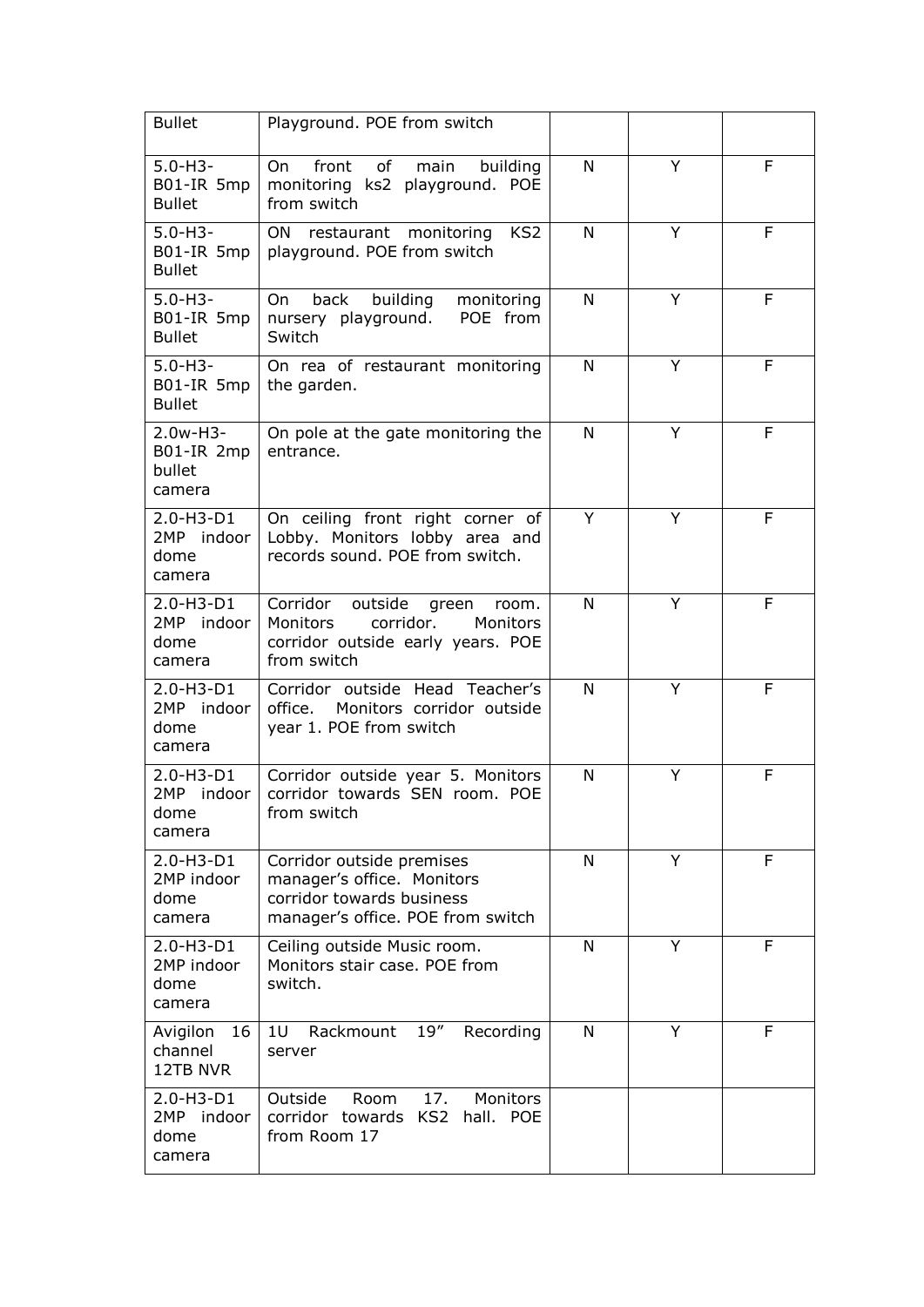| $2.0 - H3 - D1$<br>2MP indoor<br>dome<br>camera | 13.<br>Corridor<br>outside<br>room<br>Monitors corridor towards<br>KS <sub>2</sub><br>hall. POE inside room 13 | N | Y | F |
|-------------------------------------------------|----------------------------------------------------------------------------------------------------------------|---|---|---|
| $2.0 - H3 - D1$<br>2MP indoor<br>dome<br>camera | Corridor outside<br><b>Blue</b><br>room.<br>Monitors corridor towards KS1 hall                                 | N | Y | F |
| $2.0 - H3 - D1$<br>2MP indoor<br>dome<br>camera | Corridor outside Room 6. Monitors<br>corridor towards KS1 hall                                                 | N | Υ | F |
| $5.0 - H3 -$<br>B01-IR 5mp<br><b>Bullet</b>     | On main building outside SEN<br>room window. Monitors Ball court<br>and part of KS2 playground                 | N | Υ | F |
| $2.0 - H3 - D1$<br>2MP indoor<br>dome<br>camera | <b>Headteachers Office</b>                                                                                     | Y | Y | F |

#### **Statement Of Intent**

Notification has been submitted to the Information Commissioner and the next renewal date has been recorded.

The CCTV system will seek to comply with the requirements both of the Data Protection Act and the most recent Commissioner's Code of Practice.

The school will treat the system, all information, documents and recordings (both those obtained and those subsequently used) as data protected under the Act.

The system has been designed so far as possible to deny observation on adjacent private homes, gardens and other areas of private property.

Materials or knowledge secured as a result of CCTV will not be used for any commercial purpose.

Images will only be released to the media for use in the investigation of a specific crime with the written authority of the police. Images will never be released to the media for purposes of entertainment.

The planning and design has endeavoured to ensure that the system will give maximum effectiveness and efficiency but it is not possible to guarantee that the system will cover or detect every single incident taking place in the areas of coverage.

Warning signs, as required by the Code of Practice of the Information Commissioner will be clearly visible on the site and make clear who is responsible for the equipment.

Where wireless communication takes place between cameras and a receiver, signals shall be encrypted to prevent interception.

Recorded images will only be retained long enough for any incident to come to light (e.g. for a theft to be noticed) and the incident to be investigated. In the absence of compelling a need to retain images for longer (such as an ongoing investigation or legal action), data will be retained for no longer than 12 weeks.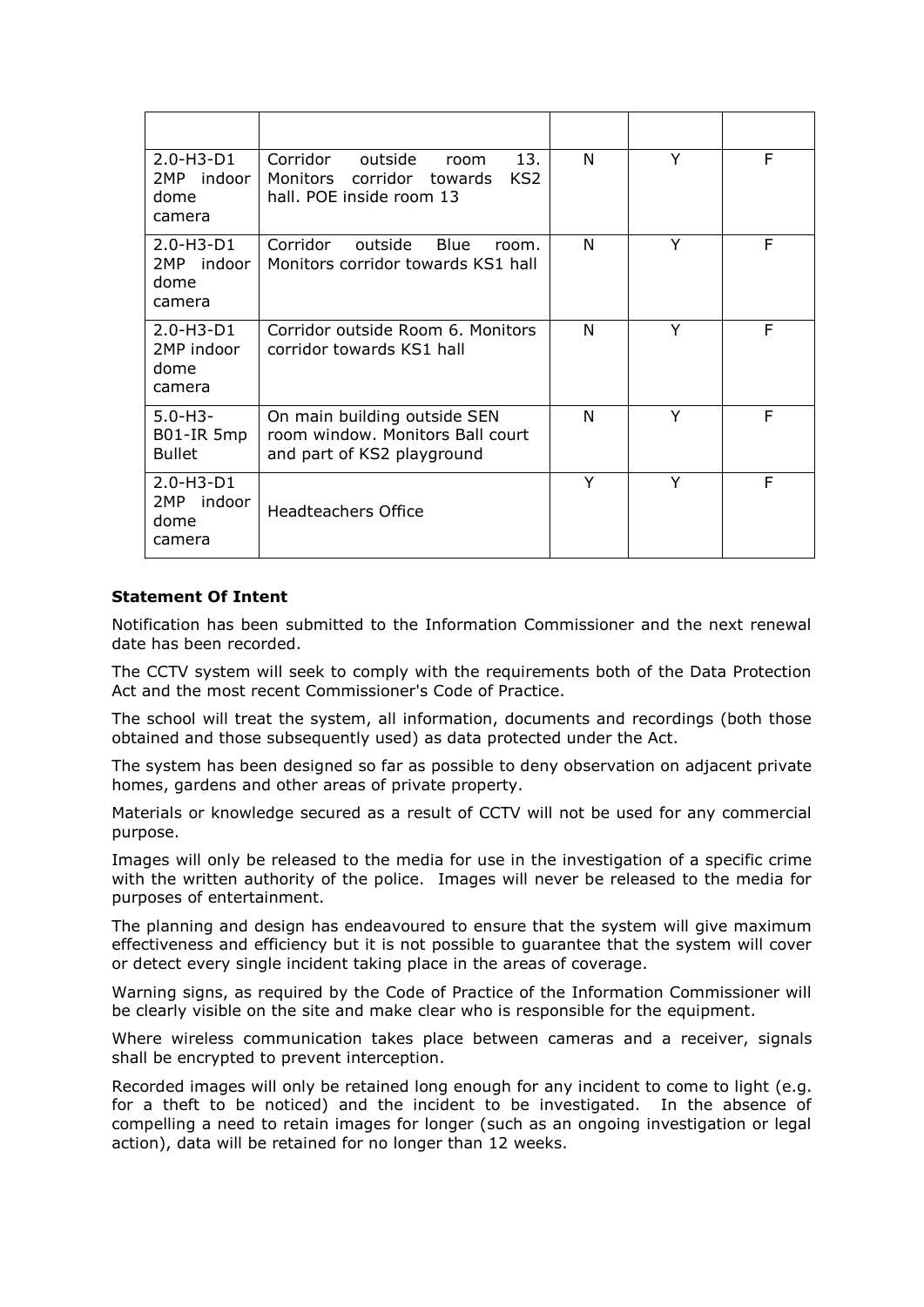#### **System Management**

Access to the CCTV system and data shall be password protected.

The CCTV system will be administered and managed by Timothy Baker, Headteacher, who will act as System Manager and take responsibility for restricting access, in accordance with the principles and objectives expressed in this policy. In the absence of the Systems Manager the system will be managed by Jim Tall, ICT Network Manager.

The system and the data collected will only be available to the Systems Manager, his/her replacement and appropriate members of the senior leadership team as determined by the Headteacher.

The CCTV system is designed to be in operation 24 hours a day, every day of the year, though the school does not guarantee that it will be working during these hours.

The System Manager will check and confirm the efficiency of the system regularly and in particular that the equipment is properly recording and that cameras are functional.

Cameras have been selected and positioned so as to best achieve the objectives set out in this policy in particular by proving clear, usable images.

Unless an immediate response to events is required, cameras will not be directed at an individual, their property or a specific group of individuals, without authorisation in accordance with the Regulation of Investigatory Power Act 2000.

Where a person other than those mentioned in paragraph 5.3 above, requests access to the CCTV data or system, the System Manager must satisfy him/herself of the identity and legitimacy of purpose of any person making such request. Where any doubt exists access will be refused.

Details of all visits and visitors will be recorded in a system log book including time/data of access and details of images viewed and the purpose for so doing.

#### **Downloading Captured Data onto Other Media**

In order to maintain and preserve the integrity of the data (and to ensure their admissibility in any legal proceedings) any download media used to record events from the hard drive must be prepared in accordance with the following procedures: -

- (a) Each download media must be identified by a unique mark.
- (b) Before use, each download media must be cleaned of any previous recording.
- (c) The System Manager will register the date and time of download media insertion, including its reference.
- (d) Download media required for evidential purposes must be sealed, witnessed and signed by the System Manager, then dated and stored in a separate secure evidence store. If a download media is not copied for the police before it is sealed, a copy may be made at a later date providing that it is then resealed, witnessed and signed by the System Manager, then dated and returned to the evidence store.
- (e) If download media is archived the reference must be noted.

Images may be viewed by the police for the prevention and detection of crime and by the Systems Manager, his replacement and the Headteacher and other authorised senior leaders. However, where one of these people may be later called as a witness to an offence and where the data content may be used as evidence, it shall be preferable if